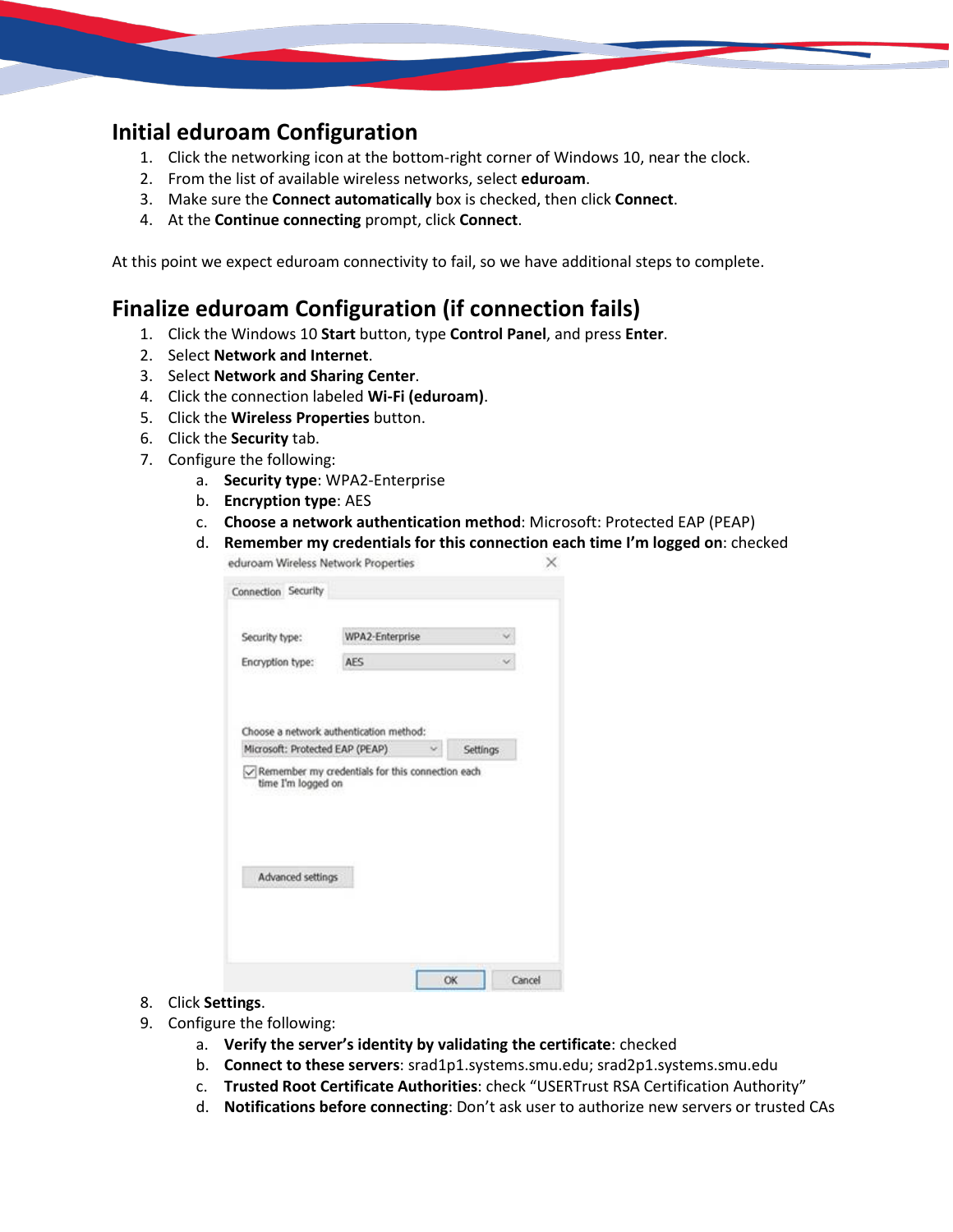- e. **Select Authentication Method**: Secured password (EAP-MSCHAP v2)
- f. **Enable Fast Reconnect**: checked
- g. **Disconnect if server does not present cryptobinding TLV**: unchecked
- h. **Enable Identity Privacy**: unchecked

| When connecting:                                                                                                                                                                                                                               |           |  |
|------------------------------------------------------------------------------------------------------------------------------------------------------------------------------------------------------------------------------------------------|-----------|--|
| $\checkmark$ Verify the server's identity by validating the certificate                                                                                                                                                                        |           |  |
| V  Connect to these servers (examples:srv1;srv2;."\.srv3\.com):                                                                                                                                                                                |           |  |
| srad1p1.systems.smu.edu;srad2p1.systems.smu.edu                                                                                                                                                                                                |           |  |
| Trusted Root Certification Authorities:                                                                                                                                                                                                        |           |  |
| thawte Primary Root CA - G3<br>Thawte Timestamping CA<br><b>USERTrust RSA Certification Authority</b><br>UTN-USERFirst-Client Authentication and Email<br>UTN-USERFirst-Object<br>VeriSign Class 2 Public Primary Certification Authority - G3 |           |  |
| VeriSign Class 3 Public Primary Certification Authority - G5                                                                                                                                                                                   |           |  |
| VeriSinn Universal Root Certification Authority                                                                                                                                                                                                | ∍         |  |
| Notifications before connecting:                                                                                                                                                                                                               |           |  |
|                                                                                                                                                                                                                                                |           |  |
| Don't ask user to authorize new servers or trusted CAs                                                                                                                                                                                         |           |  |
| Select Authentication Method:                                                                                                                                                                                                                  |           |  |
| Secured password (EAP-MSCHAP v2)                                                                                                                                                                                                               | Configure |  |

## 10. Click the **Configure** button.

a. **Automatically use my Windows logon name and password (and domain if any)**: unchecked

## b. Click **OK**.

| EAP MSCHAPv2 Properties       |                                             |
|-------------------------------|---------------------------------------------|
| When connecting:              |                                             |
| password (and domain if any). | Automatically use my Windows logon name and |
| ОК                            | Cancel                                      |

- 11. Click **OK**.
- 12. Click the **Advanced settings** button.
- 13. Configure the following:
	- a. **Specify authentication mode**: User authentication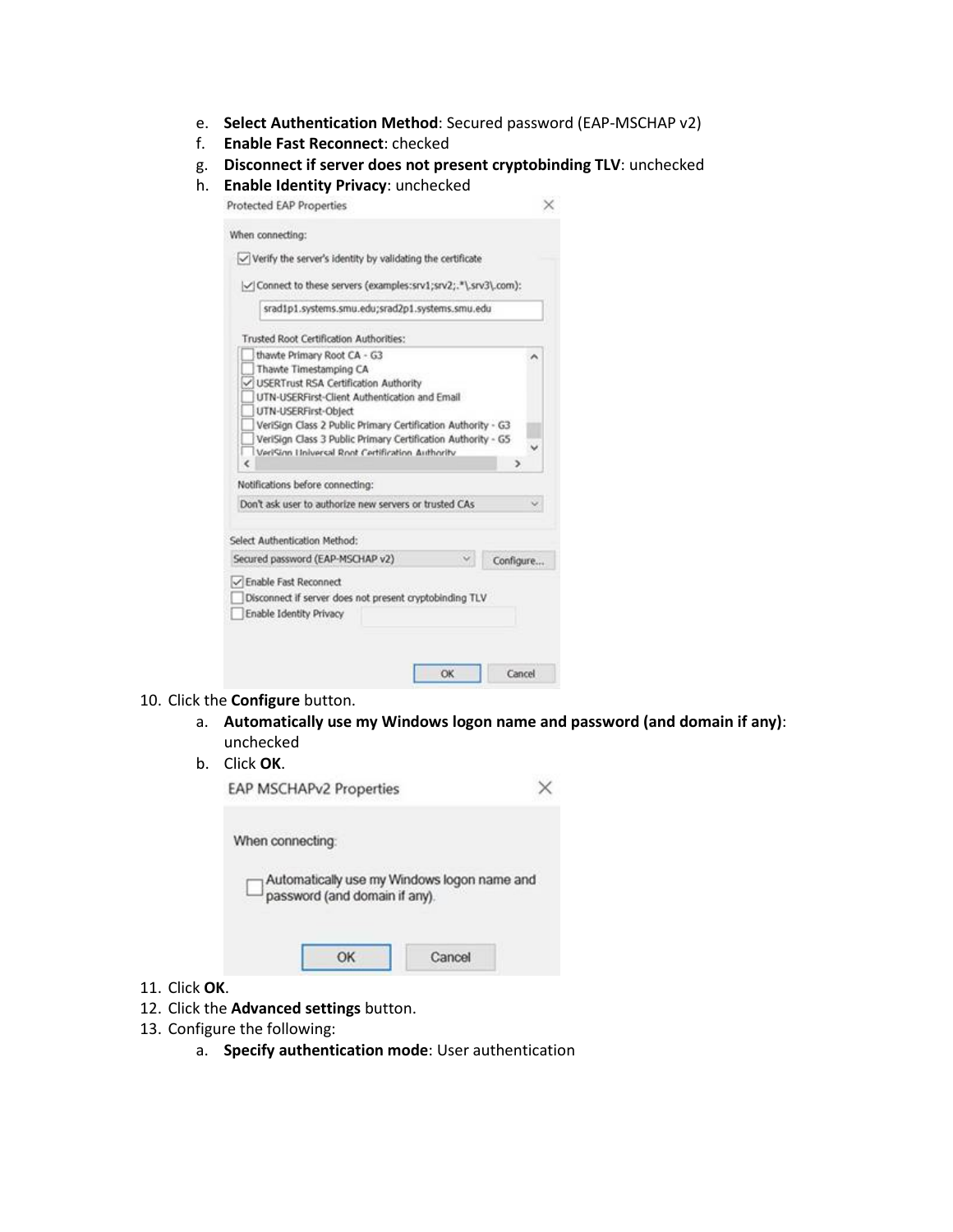b. **Enable single sign on for this network**: unchecked

| Delete credentials for all users                                  |                                                     |    |  |
|-------------------------------------------------------------------|-----------------------------------------------------|----|--|
| Enable single sign on for this network                            |                                                     |    |  |
| · Perform immediately before user logon                           |                                                     |    |  |
|                                                                   | Perform immediately after user logon                |    |  |
| Maximum delay (seconds):                                          |                                                     | 10 |  |
| Allow additional dialogs to be displayed during single<br>sign on |                                                     |    |  |
| and user authentication                                           | This network uses separate yirtual LANs for machine |    |  |
|                                                                   |                                                     |    |  |
|                                                                   |                                                     |    |  |
|                                                                   |                                                     |    |  |
|                                                                   |                                                     |    |  |
|                                                                   |                                                     |    |  |

- 14. Click the **802.11 settings** tab.
- 15. Configure the following:
	- a. **Enable Pairwise Master Key (PMK) caching**: checked
	- b. **PMK time to live (minutes)**: 720
	- c. **Number of entries in PMK cache**: 128
	- d. **This network uses pre-authentication**: unchecked